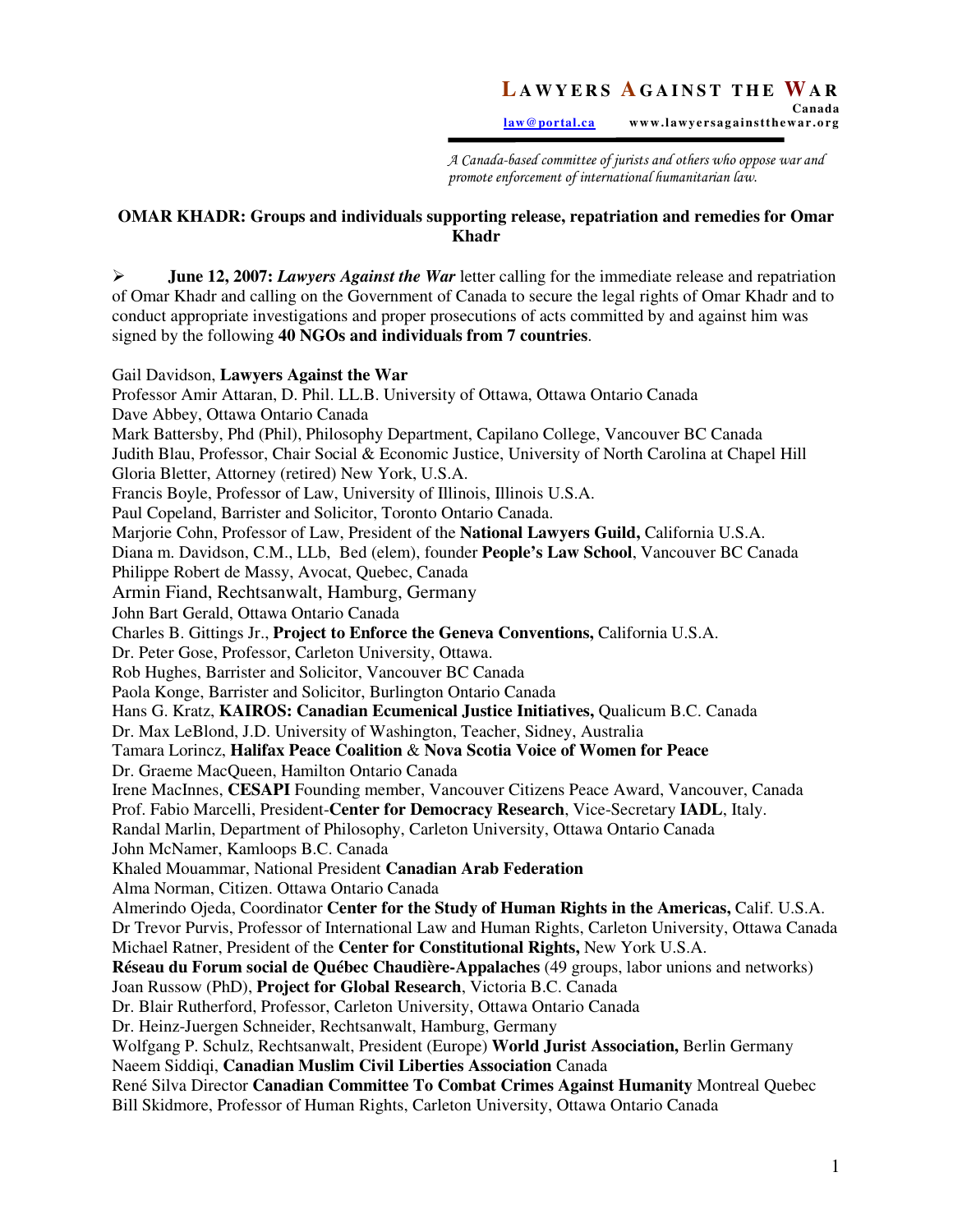law@portal.ca www.lawyersagainstthewar.org

A Canada-based committee of jurists and others who oppose war and promote enforcement of international humanitarian law.

Meindert J.F. Stelling, **Dutch Association of Lawyers for Peace,** The Hague, Netherlands Dr. Paata Tsnobiladze, Law Professor, National President, **World Jurist Association**, Rep. of Georgia

 **July 30 2008:** *Lawyers Against the War* letter calling on the government of Canada to secure the immediate release from Guantánamo Bay and the repatriation to Canada of Omar Khadr and to conduct investigations of violations of Khadr's internationally protected rights by U.S. and Canadian officials and ensure the appropriate civil and criminal remedies was signed by the following **267 NGOs, groups and individuals**.

Gail Davidson, **Lawyers Against the War**, Vancouver BC Graeme MacQueen, Ph.D., Dundas Ontario Bev Collins, Political Researcher/Speaker, Prince George BC Corinne Gallant, Teacher, Dieppe NB John Bart Gerald, poet, Ottawa Ontario Professor Francis A. Boyle, Esq., Champaign, Illinois USA Ted Kuntz, Canadian Citizen, Vancouver BC Rob Hughes, Barrister and Solicitor, Vancouver BC Hans G. Kratz, Chair of Parksville/Qualicum **KAIROS**, Parksville BC Derrick O'Keefe, co-chair of **StopWar.ca Coalition**, Vancouver BC Michaël Lessard, for **Réseau du Forum social de Québec** & for **Coalition de Québec pour la paix**, Quebec, QC Elsie Dean, **World Peace Forum Society** Board Member, Burnaby BC Dr. Ross Wilcock, Ladysmith BC Julie Maas, printmaker, Ottawa Ontario Mark Battersby, Ph.D.(Phil) Capilano University, North Vancouver BC Diana Davidson, C.M., LL.B., B.Ed., Vancouver BC Dr. Max Le Blond, Teacher, Sydney Australia Ruth Silvertaube, Attorney, Sunnyvale, CA Laura Savinkoff for **The Boundary Peace Initiative**, Grand Forks BC Sarah Bjorknas. library worker & Vancouver Catholic Worker, Vancouver BC Dr. Victoria Marie, Vancouver Catholic Worker, Vancouver BC Chris Rooney, Vancouver Catholic Worker, Vancouver BC Professor Marjorie Cohn, President for the **National Lawyers Guild**, San Diego CA Marjorie Robertson, B.Sc.N. M.Ed., Retired Professor of Nursing, Ottawa, ON Alma Norman - social activist, concerned citizen, retired teacher, Ottawa ON David Norman - Physician, concerned citizen, Ottawa, ON Stewart Seidel, Systems Analyst and Concerned Citizen, Vancouver, BC Rula Odeh, Concerned citizen, Montreal, Quebec Florence Stratton, Regina Saskatchewan Michael Byers, Canada Research Chair in Global Politics and International Law, UBC Mira Khazzam, Montreal, Quebec June Mitchell, Concerned Citizen Regina, SK Ian Woods, Publisher/Editor Global Outlook Magazine, Oro Ontario Linda Taffs, Peace Activist, Vancouver BC Khaled Mouammar National President for the **Canadian Arab Federation,** Toronto ON Lualhati Alcuitas, **Philippine Women's Centre of BC**, Vancouver BC Ann Thompson, BC Teachers' Federation, Vancouver BC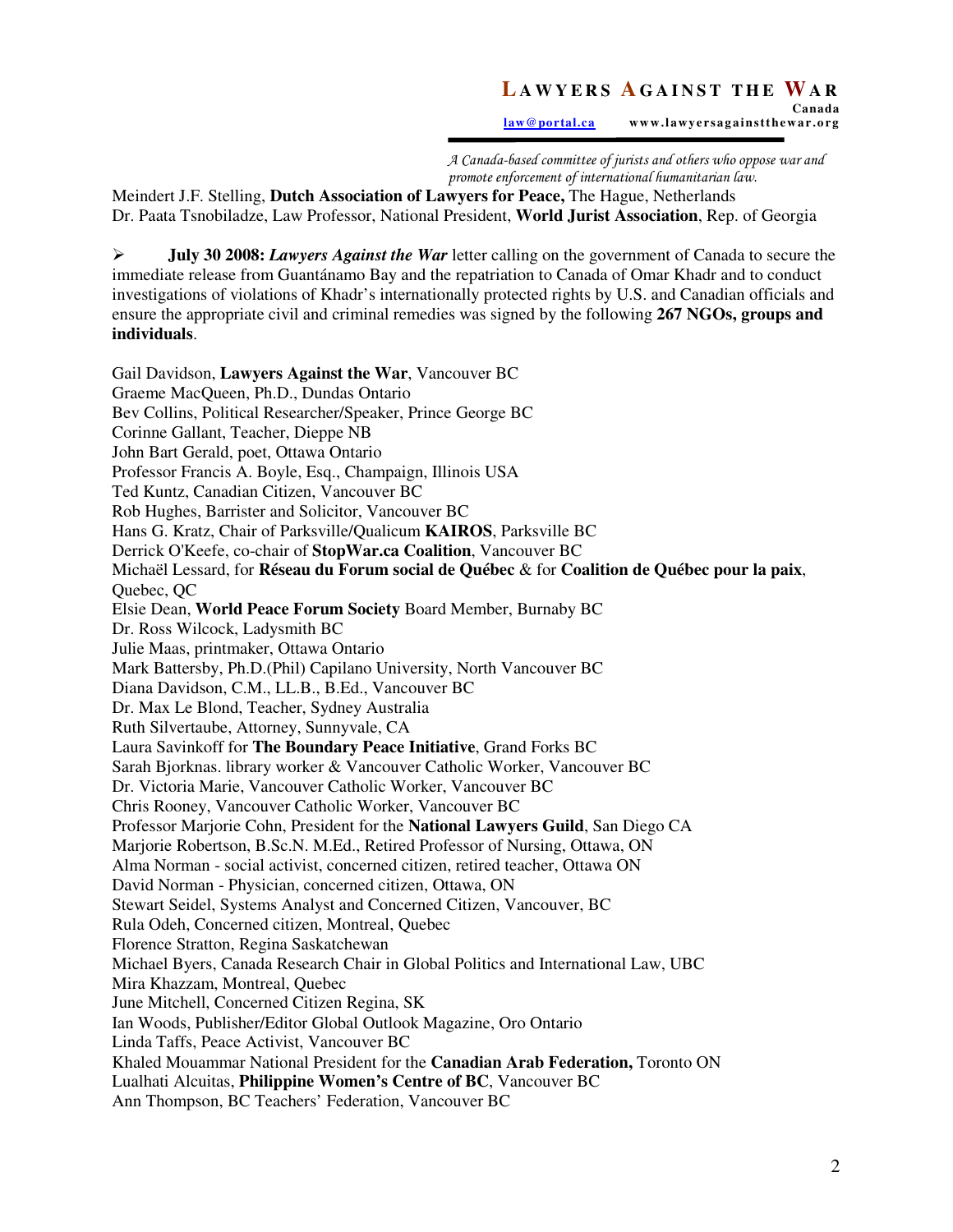law@portal.ca www.lawyersagainstthewar.org

A Canada-based committee of jurists and others who oppose war and promote enforcement of international humanitarian law.

Maria Fones, Citizen, London ON Caitlin Cassis, Student, Vancouver BC Kin Klonsky, writer, Vancouver BC Mary Ellen Belfiore, Researcher, Vancouver BC Laya Ramze, Teacher, Vancouver BC Sheila Paterson, Anglican Church, North Vancouver BC May Farrales, Chairperson, **BC Committee for Human Rights in the Philippines**, Vancouver Jennifer Godfrey, MSc Candidate, Burnaby BC Imtiaz Popat, Siraat Collective, Surrey BC Charles Boylan, Teacher, Vancouver BC Thomas Davies, Pipe-fitter, Vancouver BC Susan Morris-McEwan, Social Worker, Vancouver BC Lawrence Boxall, **Jews for a Just Peace**, Vancouver BC Ian Beeching, StopWar.ca, Vancouver BC Stephen Vonsychowski, Office Worker, Burnaby BC Erin Searle, Office Worker, Vancouver BC Azadeh Hosseini, Student, Vancouver BC Rana Nikkholgh, Office Worker, Vancouver BC Diane Tompkins, Teacher, Vancouver BC Karin Fernandez, Student, Vancouver BC Roland Verrier, Electrician, Coquitlam BC Juergen Dankwort, Researcher, Professor, Vancouver BC Amy Frueh, Student/Activist, Vancouver BC Matthew Morrow, Student, Vancouver BC Anolrez Pinochet, Worker, Vancouver BC Ronan David, Edmonton AB Crissy George, Vancouver BC Vikki Reynoulds, Activist, Vancouver BC Brian Peaslee, Librarian, Vancouver BC Brice Anyes, Early Childhood Educator, Paris France Chris Wardle, Admin Worker, Edinburgh, Scotland David Taub Bancroft, Library Worker, Vancouver BC Erin Pavan, Student, Vancouver BC Chelliah Premarajah, Registered Nurse, Vancouver B C Michael Thompson, Concerned Citizen, Vancouver BC Carol Abbott, White Rock BC Bard Churcher, Administrative Assistant, Vancouver BC Abraham Chretien, Waiter, Montreal QC Durell Smith, Musician, Edmonton AB Todd Skitsko, Musician, Edmonton AB Kevin Wunderlich, Musician, Edmonton AB Frank Thibaudeau, Musician/Activist, Edmonton AB Ryan Loyer, Edmonton AB Reza Hosseini, Student, Vancouver BC Kambiz Rezzaie, Optician, Coquitlam BC Levon Slawter, Student, Coquitlam BC Tim Armstrong, Union Representative, Vancouver BC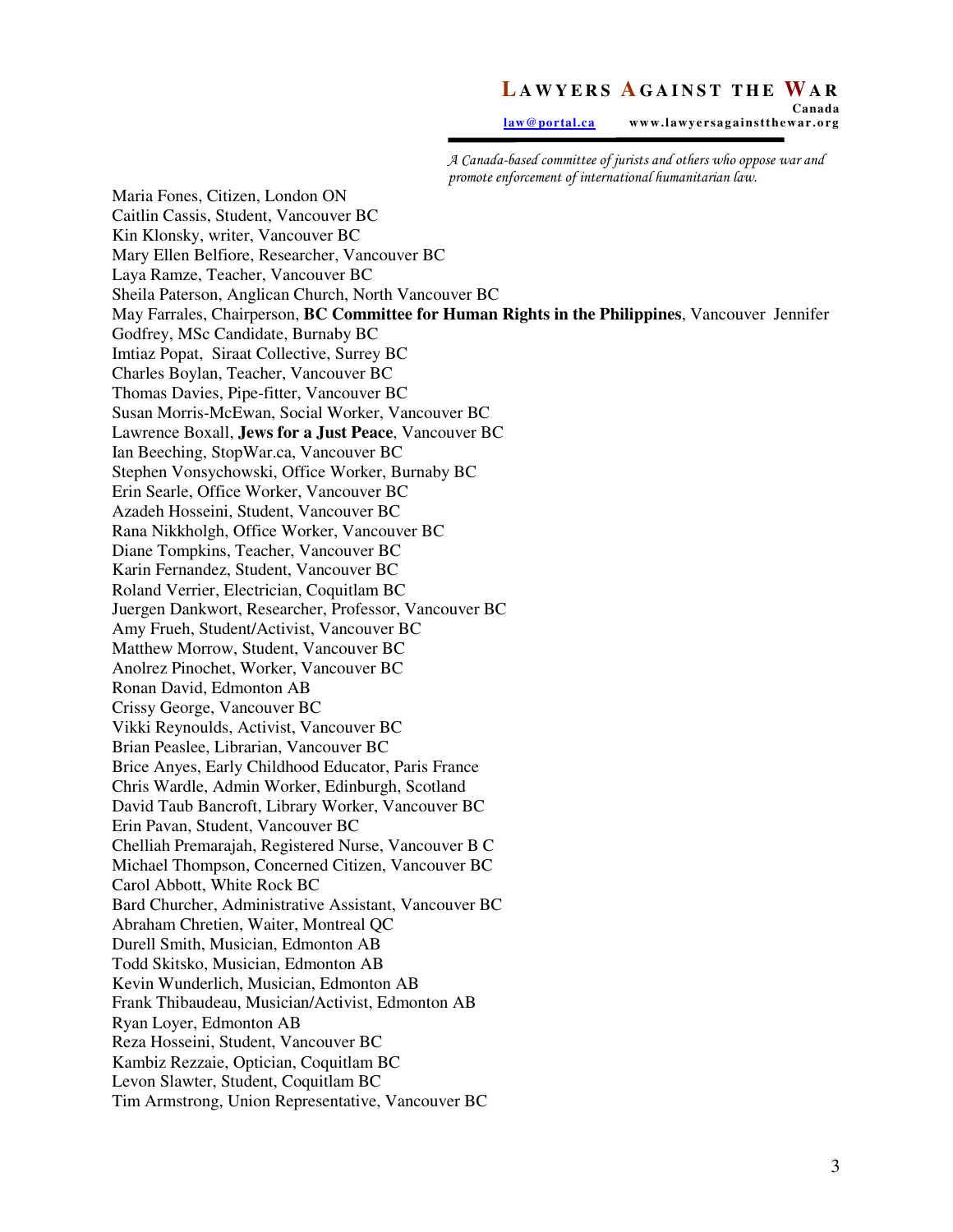law@portal.ca www.lawyersagainstthewar.org

A Canada-based committee of jurists and others who oppose war and promote enforcement of international humanitarian law.

Dayla Hart, Student/Activist, Vancouver BC Ken Venables, Psychologist, Derby U.K. Christie Jordan, Education Consultant, Derby U.K. Don Wright, Activist, Vancouver BC Mohammed Hefnawi, Student, Vancouver BC Karima Hefnawi, Student, Vancouver BC Rawan Abulaban, Student, Burnaby BC Stuart Hammond, Researcher, Vancouver BC Michael Hildebrandt, Photographer, Vancouver BC David Yoon, Student, Vancouver BC Sam Wiese, Public Service Alliance of Canada—PSAC, BC Region, Burnaby BC Kay Sinclair, PSAC BC Vice-President, Surrey BC Roger Annis, Vancouver Socialist Forum, Vancouver BC Dwayne Cunningham, Vancouver BC B. Golembieski, Canadian Citizen, Vancouver BC Kate Hodgson, Vancouver BC Tim Kennelly, Burnaby BC Susan Stout, **Trade Union Committee for Justice in the Middle East**, North Vancouver Jon Tinker, Vancouver BC C. Quinn, Filmmaker, Vancouver BC Chris Hughes, Filmmaker, Vancouver BC Caitlin Morrison, Vancouver BC Stan Squires, Factory Worker, Vancouver BC Martine Hvezda, Dredging Technician, PMV, Richmond BC James Richardson, Burnaby BC Michelle Gaudry, Policy Coordinator, Fraser River Estuary Management Program, Burnaby BC Rev. Dr. Hanns F. Skoutajan and Marlene Skoutajan, Ottawa ON Mordecai Briemberg, YMCA International Peacemaker Award (2008), Vancouver BC Susan Howard-Azzeh, Chair for **Niagara Coalition for Peace**, St. Catherines, ON Richard Lee Deaton, Ph.D., LL.B., Ottawa ON Ruth Card, MSW, RSW, Regina, Saskatchewan John McNamer, Vietnam Veteran, Kamloops BC Simon Archer, Lawyer, Toronto ON Shirley Turcotte, Psychotherapist, Vancouver BC Paola Konge, Barrister & Solicitor, Hamilton Ontario Dr. Michael Gaspar, Physician, Barrie ON David E. Armstrong PhD., MacroEthics, Ottawa ON Clive Ansley, Barrister and Solicitor, Courtenay BC Del Baier, Christian Presbyter, Barrie ON Mardelle Baier, homemaker, Barrie ON Peter Gose, University Professor, Ottawa ON Joan Smallwood, Concerned Citizen, Vancouver BC Larry Smallwood, Concerned Citizen, Vancouver BC Ali Mallah, Vice President **Canadian Arab Federation**, Toronto ON Zafar Bangash, Director, **Islamic Society of York Region**, Richmond Hill ON Monique Pongracic-Speier, Barrister & Solicitor, Vancouver BC Lillian Kwan, Teacher, **Citizens For A Just Peace**, Kamloops BC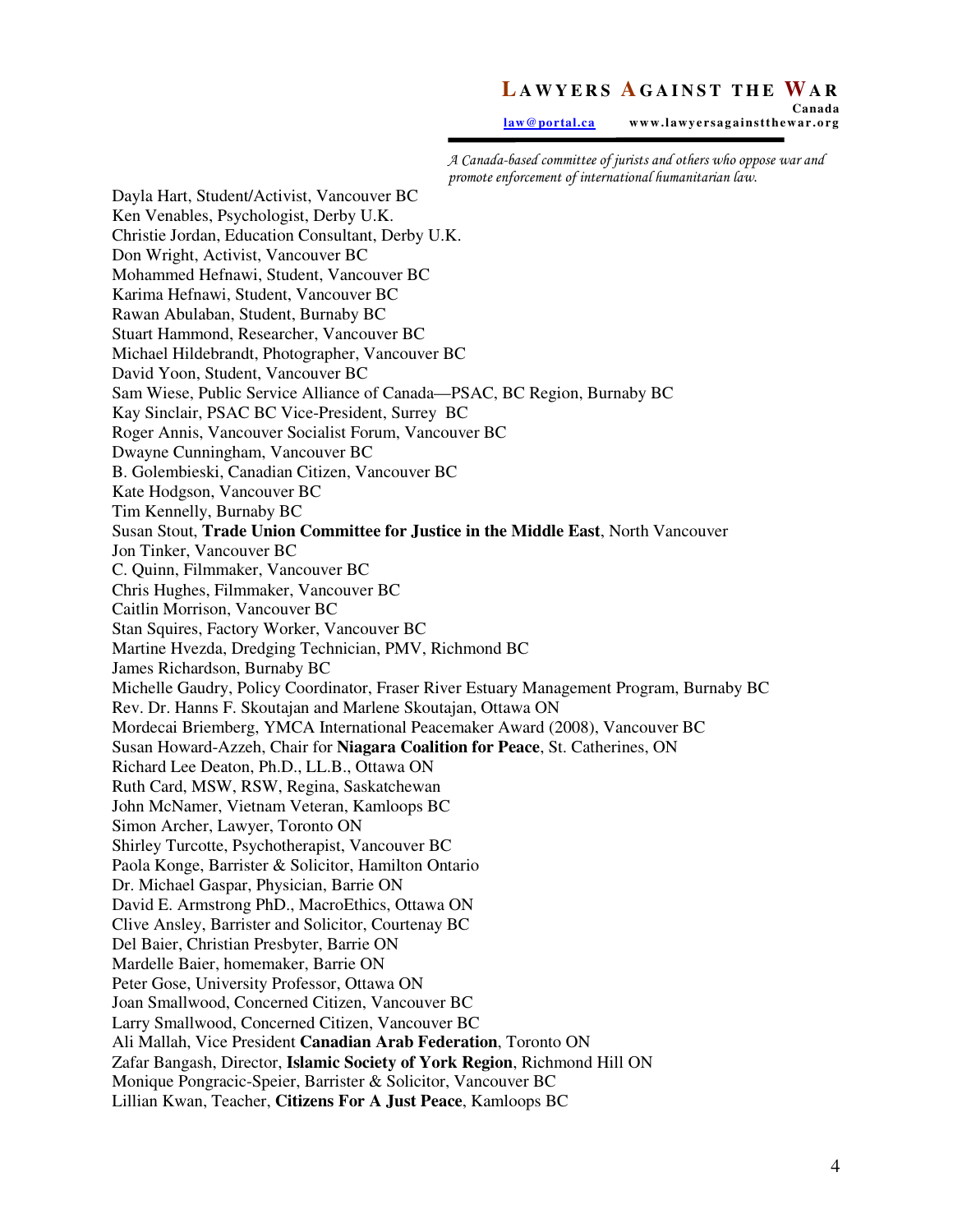law@portal.ca www.lawyersagainstthewar.org

A Canada-based committee of jurists and others who oppose war and promote enforcement of international humanitarian law. Jolanta Malicki, Barrister & Solicitor, Toronto ON Paul Copeland, Barrister & Solicitor, Toronto ON Haroon Salamat**, The TARIC Islamic Centre,** Toronto ON Mohamed Alli, **CAW/TCA Manitoba Aboriginal/Workers of Colour Chairperson**, Winnipeg Ginger Richards, Concerned Citizen, Vancouver, BC Saara Wilson, Barrister & Solicitor, Aurora ON Irene MacInnes, recipient of Vancouver Citizen Peace Award 2003, Vancouver BC Sandra Bruneau, Executive Director Association of BC Deans of Education, Vancouver Krystyna Spanell, Kamloops BC Lisa Puharich, Counsellor, concerned Canadian citizen, Kamloops BC David Lethbridge, Ph.D. Professor of Psychology, Salmon Arm, BC Huberte Gautreau, Moncton, NB Aly Hindy, **Salaheddin Islamic Centre**, Toronto, ON D.Clifford Luyt, Barrister & Solicitor, Toronto ON Sid Shniad, Co-coordinator, **Independent Jewish Voices**, Surrey BC Andrea Bailey, Law Clerk, Territorial and Supreme Courts of Yukon, Whitehorse YT Jennifer Reid, Barrister & Solicitor, Rexton NB Siraj Ali, Chair **Al-Hadi Musalla Centre**, Toronto ON Asadullah Farahmand, **Al-Ansar Islamic Centre**, Toronto ON Saul Arbess, National Co-chair **Canadian Department of Peace Initiative**(CDPI), Victoria BC Michael J. Casas DDS MSc FRCD(C), Dentist, Toronto ON Coleen A. Swan, Kamloops, BC Syed Fayyaz Mehdi Rizvi, **Canadian Shia Muslims Organization,** Toronto ON Gulam Sajan, **Islamic Ahlul Bayt Assembly of Canada,** Richmond Hill ON George Richards, Vice President **Kootenay Region Branch UNAC**, Castlegar BC Lois France, retired, Wiarton, ON Dr. Cynthia Wright, York University, Toronto ON Ehab Lotayef, V.P. Communications, **Parole Arabe,** Montreal QC Bill Bhaneja, PhD, researcher, Ottawa ON Sonja Vernon-Wood, Realtor, Lee Creek BC Dorothy Creaser, Activist, Toronto ON Paul Orlowski, PhD, Department Head/Teacher Education Program, UFV, Chilliwack BC Robert Acheson, Co-Chair**, CDPI**, Toronto, Ontario Maung Tin, Former general Secretary **Arakanese Muslim Association**, Arakan Burma Margaret and Brian John, Hamilton ON Federico Allodi, MD, founder, **Canadian Centre for Torture Victims**, Toronto ON Natalie P. LaRoche, Member : JVP, CUPE 79, Toronto ON Merle Viaud, teacher/Canadian who cannot tolerate injustice, Vancouver BC Ron Strand, Vancouver BC Marguerite Warner, health researcher and educator, peace activist, Winnipeg Man Allen R. Wells, Sarnia ON Meindert Stelling, President, **Dutch Association of Lawyers for Peace**, The Netherlands Glenn Michalchuk, Chair for **Peace Alliance Winnipeg**, MB Peter R. Smith, Professional Engineer, Bright's Grove ON Latifah Larisa Brett, Designer, Grandmother, concerned citizen, Langley/Vancouver BC Darrell Rankin, Leader, Communist Party of Canada – Manitoba, Winnipeg MB Blair Redlin, Researcher, Vancouver BC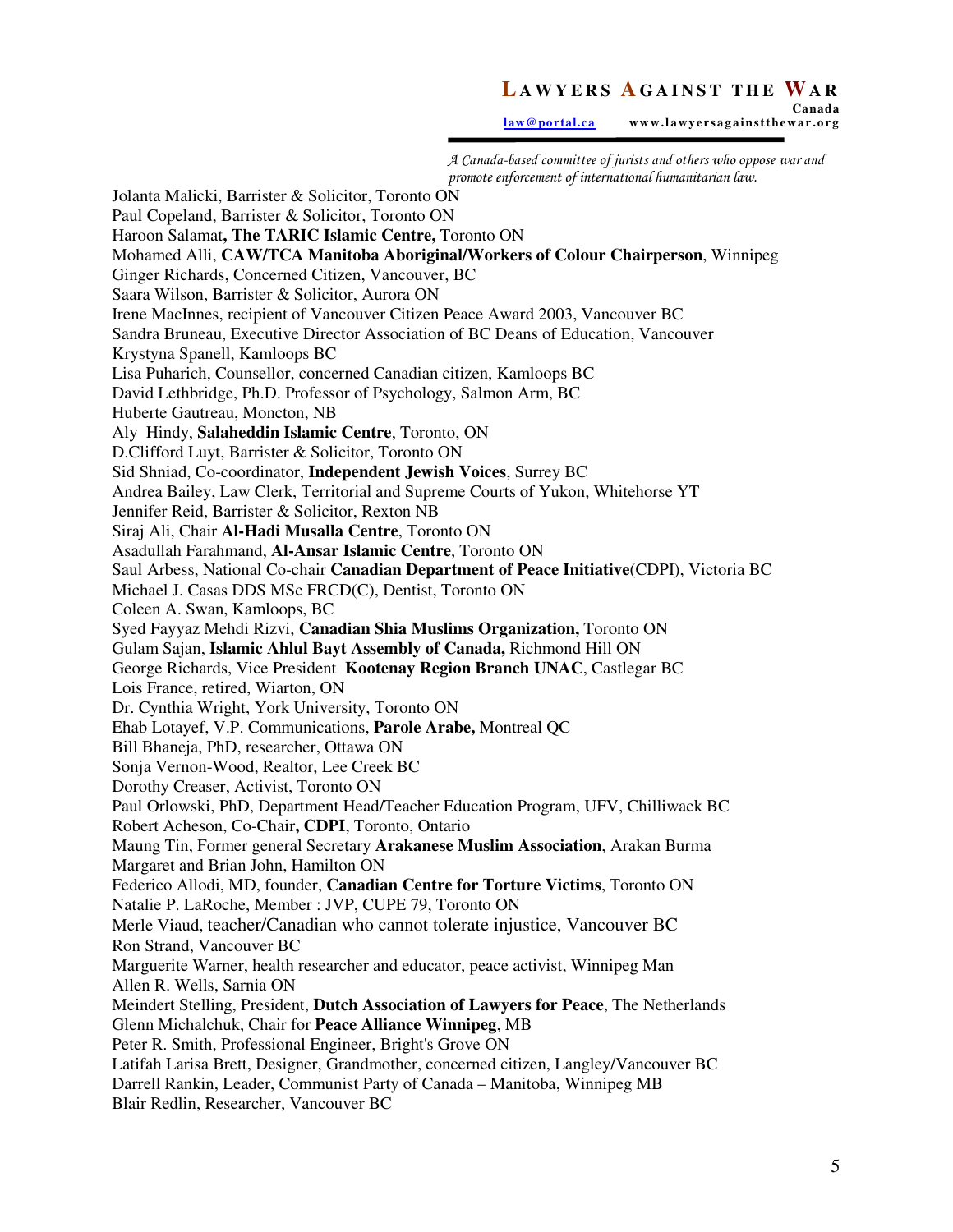law@portal.ca www.lawyersagainstthewar.org

A Canada-based committee of jurists and others who oppose war and promote enforcement of international humanitarian law. Mary-Jo Nadeau, Lecturer and contract faculty, Toronto ON Antony C. Black, Journalist/Global Affairs Editor *Mayday Magazine*/Teacher, Hamilton ON Hugo Nelson, Vancouver BC Ibrahim Hayani, Professor of Economics, Ryerson University, Toronto ON Garry Worth, Concerned Citizen, Kamloops BC Faisal Kutty, **Canadian Muslim Civil Liberties Assoc.**, Lawyer/Ph.D. (Cand.), Toronto ON Tom Newberry, Kamloops BC Dr Qais Ghanem, Physician, affiliation U. of Ottawa, Green Party cand./Ottawa S., Ottawa ON Yvon Raoul, Retired teacher, Vancouver BC Eileen Bell and Ron Mills, Moyie Springs Idaho US Mohamed S. Kamel, Acting President, **Canadian Muslim Forum** (FMC-CMF), Montreal Miguel Figueroa, Leader, Communist Party of Canada Rinaldo Walcott, Ph.d., Professor, Toronto ON Penny Joy, Chair: **Victoria Restorative Justice Society**, Victoria BC Kelly Dowdell, Program Mgr Parhad Programmes & Consortium for Peace Studies, U of Calgary Lynn Webster, concerned Canadian citizen, Kamloops BC Chris and Mary Fogarty, Chicago IL, US Doug Daniels, Ottawa ON Barbara Bartibogue, President Local 80035 Union of Burnt Church First Nation Employees, NB Anne Grube, concerned Canadian citizen, Kamloops, BC Jason Gratl, Lawyer, Vancouver BC Ajamu Nangwaya, Ph.D. candidate and trade union leader, Toronto ON Evert Hoogers, Retired postal worker, Ottawa ON Bahar Karbakhsh-Ravari, Law Student (University of Ottawa), Maple, ON Peter Dale Scott, Professor of English Emeritus, University of California US Don Currie, **Canadian Peace Congress**, Retired industrial worker, Slocan BC Hope Richards, Penetanguishene ON Susan Gurofsky, Technician, Ottawa ON Robert S. Gee, Barrister & Solicitor, Hamilton ON Janina Fogels, Lawyer, Toronto ON Carole Gillis, Teacher, Kamloops BC Bill Ligertwood, Kamloops BC Naeem Siddiqi, Canadian Muslim Civil Liberties Association Jeff Bennie, National Health and Safety Officer/Membership Programs Branch, PSAC, Ottawa Karen St.Cyr, Community School Coordinator, Cupe Local 606 member, Nanaimo BC Ralph Jones, Electrician, HEU member, Nanaimo BC Nalini Mohabir, PhD Student at the University of Leeds (UK), Toronto ON Andrea Chisholm, M.Ed., LL.B., Fonthill ON John Abrams Law Office, Criminal and Immigration Law, Hamilton ON Kelly Anthony, PhD. Social Psychologist/Health Studies Lecturer, U of Waterloo, Waterloo ON Drs. Samia Khan & Robert Vanwynsberghe, Professors, University of BC, Vancouver BC Liam McHugh-Russell, Student-at-Law, Toronto ON Christine A. Lund, BA, LLB, Criminal Defense Counsel, Brampton ON Sandra Nelken, Nelson BC Peter Prontzos, Political Science Instructor, Langara College, Vancouver BC Larry Negrave, Concerned citizen – retired, Calgary AB Almas Zakiuddin, PhD candidate, Burnaby BC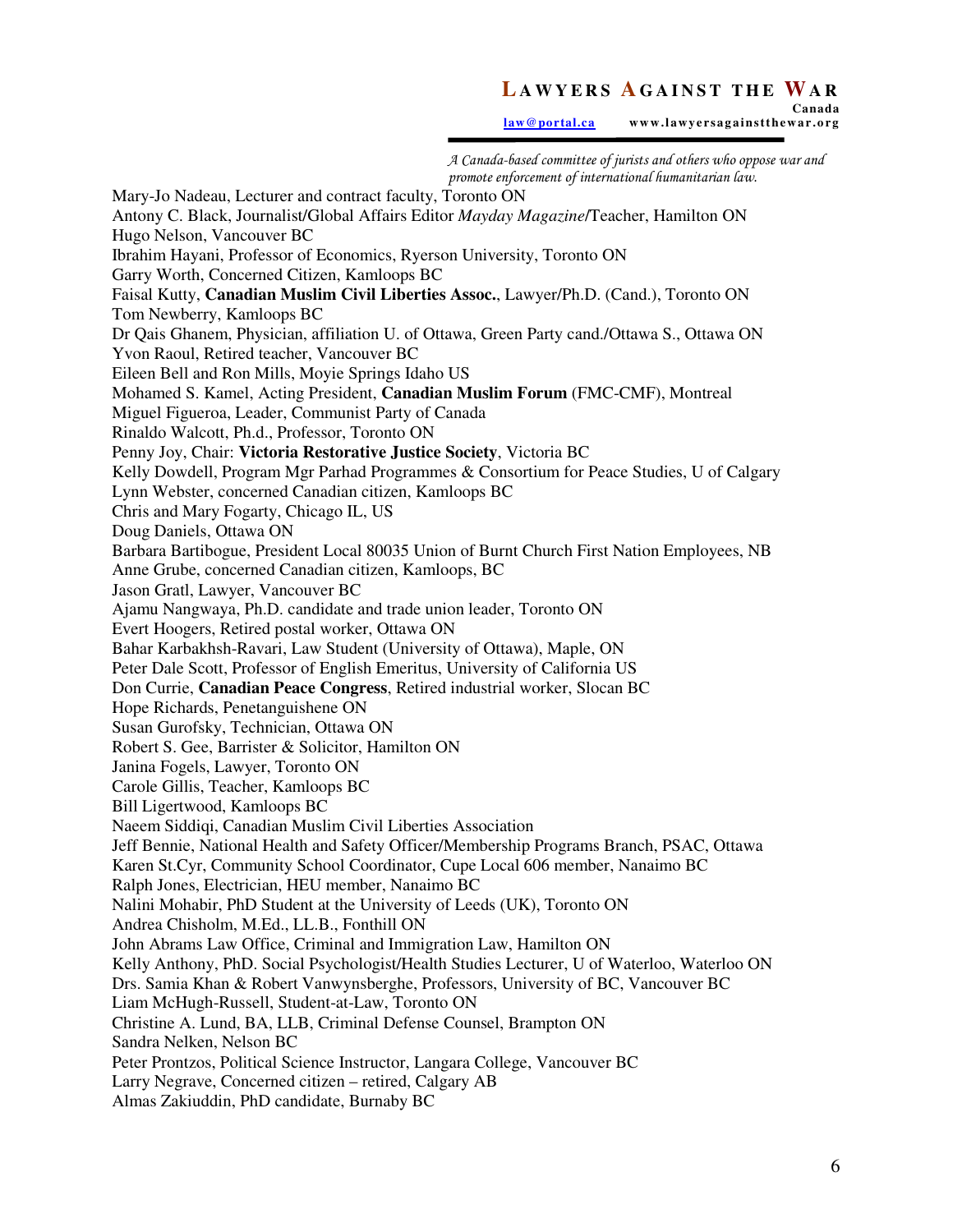**Canada**  law@portal.ca www.lawyersagainstthewar.org

A Canada-based committee of jurists and others who oppose war and promote enforcement of international humanitarian law.

Amina Jamal, Assistant Professor of Sociology, Toronto ON Shahram Vahdany, Managing Editorial- Media With Conscience, Vancouver BC Nancy Linley, Toronto, ON Tom Sandborn, Journalist/Activist, Vancouver BC Barb Lehan, Teacher, Vancouver BC Andrewe Phillips, War Resisters Support, New Westminster BC Rider Cooey, CityWide Housing Coalition, Vancouver BC Esther Silva, Vancouver BC Barbara Templeman, Vancouver BC Thomas Anthony Davies Vancouver BC Wilson Munoz, Burnaby BC Yahara Munoz, Burnaby BC Fiona Playfair, Vancouver BC Toz Pirbai, Vancouver BC John and Betty McGee, New Westminster BC Janet Bruce, Vancouver BC Joshua Lee Caulkins, Mike Caulkins, Vancouver BC Nora Timmerman, Vancouver BC Dhanook Singh, Teacher, Vancouver BC Carol Reardon, Lawyer, Vancouver BC Dermott Foley, Vancouver BC Dr. John Irwin, Instructor, Simon Fraser University, BC Edna Tepper, Vancouver BC Chris and Carla Shirley, Vancouver BC Anne Roberts, Langara College Instructor, Vancouver BC Tom Little, Mental health worker, Vancouver BC Brian Campbell, retired, Vancouver BC Michelle, Morinette, ESL instructor, Vancouver BC Anita Romaniuk, Systems Analyst, Vancouver BC Jan Eagle, Concerned Citizen, Vancouver BC Gary and Diane Anderson, Nanaimo BC Anna Maddison, Vancouver BC Sharon Burns, Vancouver BC Carla Alexander, Vancouver BC Cheryl Davies, Vancouver BC Claudia Ferris, Vancouver BC Tom Hansen, Vancouver BC Angela Day, Legal Assistant, Toronto ON Itrath Syed, College Instructor, Richmond, BC Charles B. Davison, Barrister & Solicitor, Edmonton AB Monia Mazigh, Ph.D, Ottawa, ON

 **September 8 2008-***Lawyers Rights Watch Canada's* report, *Universal Periodic Review: Report of Lawyers Rights Watch Canada,* to the United Nations Human Rights Council for consideration on the Universal Periodic Review of Canada by the United Nations Human Rights Council alleging Canada breached Canada's international human rights obligations by failing to prevent and punish violations of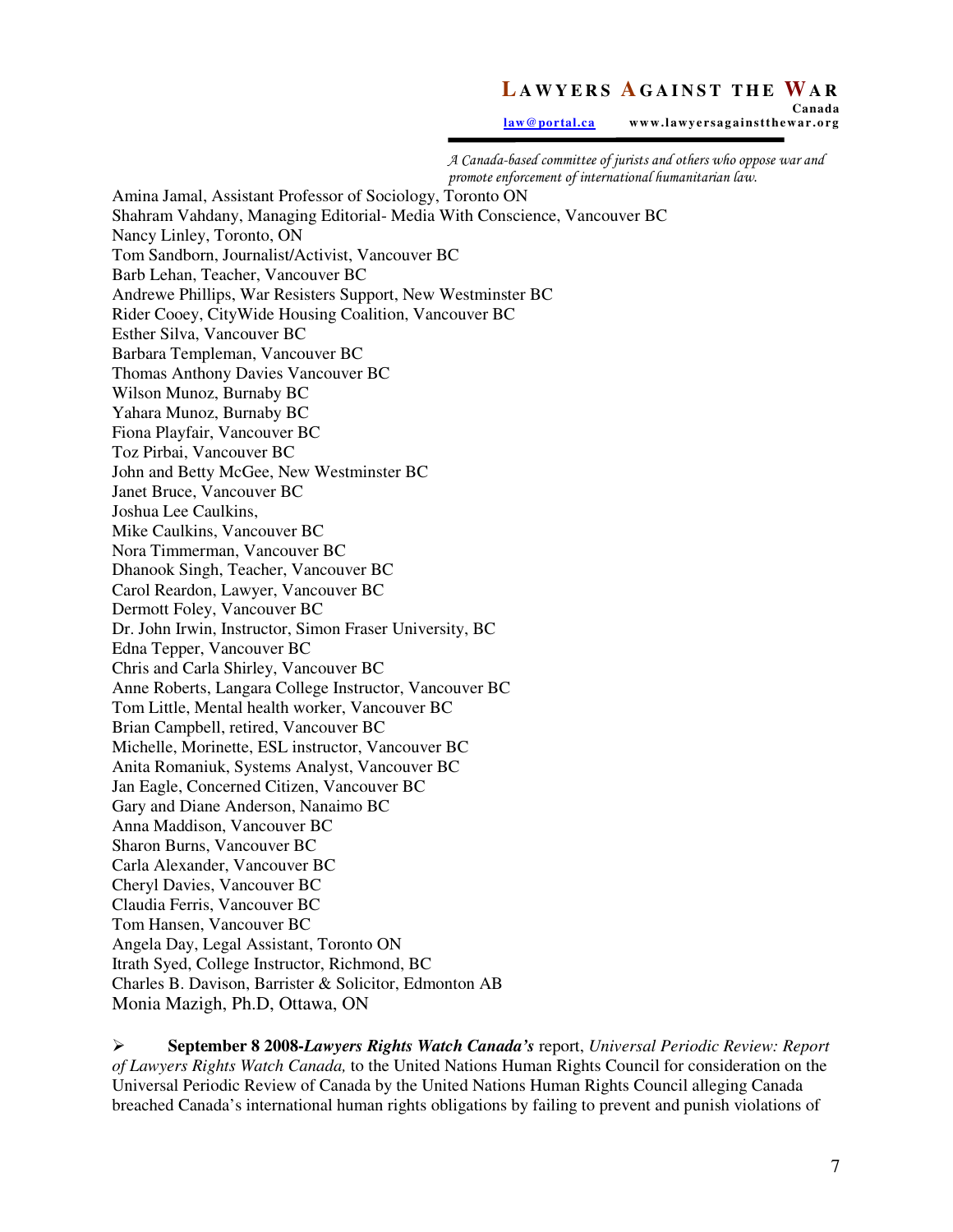**Canada**  law@portal.ca www.lawyersagainstthewar.org

A Canada-based committee of jurists and others who oppose war and promote enforcement of international humanitarian law.

### Khadr's rights was endorsed by the following **46 Canadian NGOs representing thousands of**

**Canadians.** The report was also endorsed by many individuals including Dr. Michael Byers of the University of British Columbia.

- 1. Lawyers Against the War<br>2. Dr. Irma Parhad Programm
- 2. Dr. Irma Parhad Programmes-University of Calgary<br>3. Canadian Muslim Forum
- 3. Canadian Muslim Forum
- 4. Réseau du Forum social de Québec Chaudière-Appalaches
- 5. Stopwar.ca
- 6. Canadian Arab Federation
- 7. Vancouver Catholic Worker
- 8. Canadians for Peace and Socialism
- 9. Council of Canadians
- 10. National Lawyers Guild
- 11. Canadian Council on American-Islamic Relations
- 12. Islamic Society of York Region
- 13. Consortium for Peace Studies- University of Calgary
- 14. Peace Alliance Winnipeg
- 15. Lawyers Without Borders Canada
- 16. Ontario Federation of Labour
- 17. Asian Legal Resource Centre
- 18. Canadian Muslim Civil Liberties Association
- 19. Canadian Centre for Victims of Torture
- 20. Edmonton Small Press Association
- 21. Mississauga Coalition for Peace and Justice
- 22. Moeen Centre for Physically Disabled and Developmentally Challenged Young Adults
- 23. Canadian Muslim Union
- 24. Arab Canadian Lawyers Association
- 25. Canadian Islamic Congress<br>26. Cross Canada Multi-Faith V
- 26. Cross Canada Multi-Faith Walk Against Violence 2008
- 27. Muslims Against Terrorism
- 28. Alliance of Concerned Jewish Canadians
- 29. Taric Islamic Centre
- 30. Not In Our Name (NION): Jewish voices opposing Zionism
- 31. Project Ploughshares Edmonton<br>32. Free the Five Cultural Committe
- Free the Five Cultural Committee
- 33. Canadian Unitarians for Social Justice
- 34. Social Responsibility Council of the First Unitarian Church of Victoria
- 35. Urban Alliance on Race Relations
- 36. Quaker Committee for Refugees
- 37. Hamilton Coalition to Stop the War
- 38. The United Church of Canada
- 39. Centre for Thought, Dialogue and Human Rights in Iran
- 40. Union of Iranian Students and Human Rights Activists in Exile
- 41. Agenda 21 Health Services
- 42. The Law Union of Ontario
- 43. Canadian Union of Public Employees, Ontario Division
- 44. Unrepresented Nations and Peoples Organization